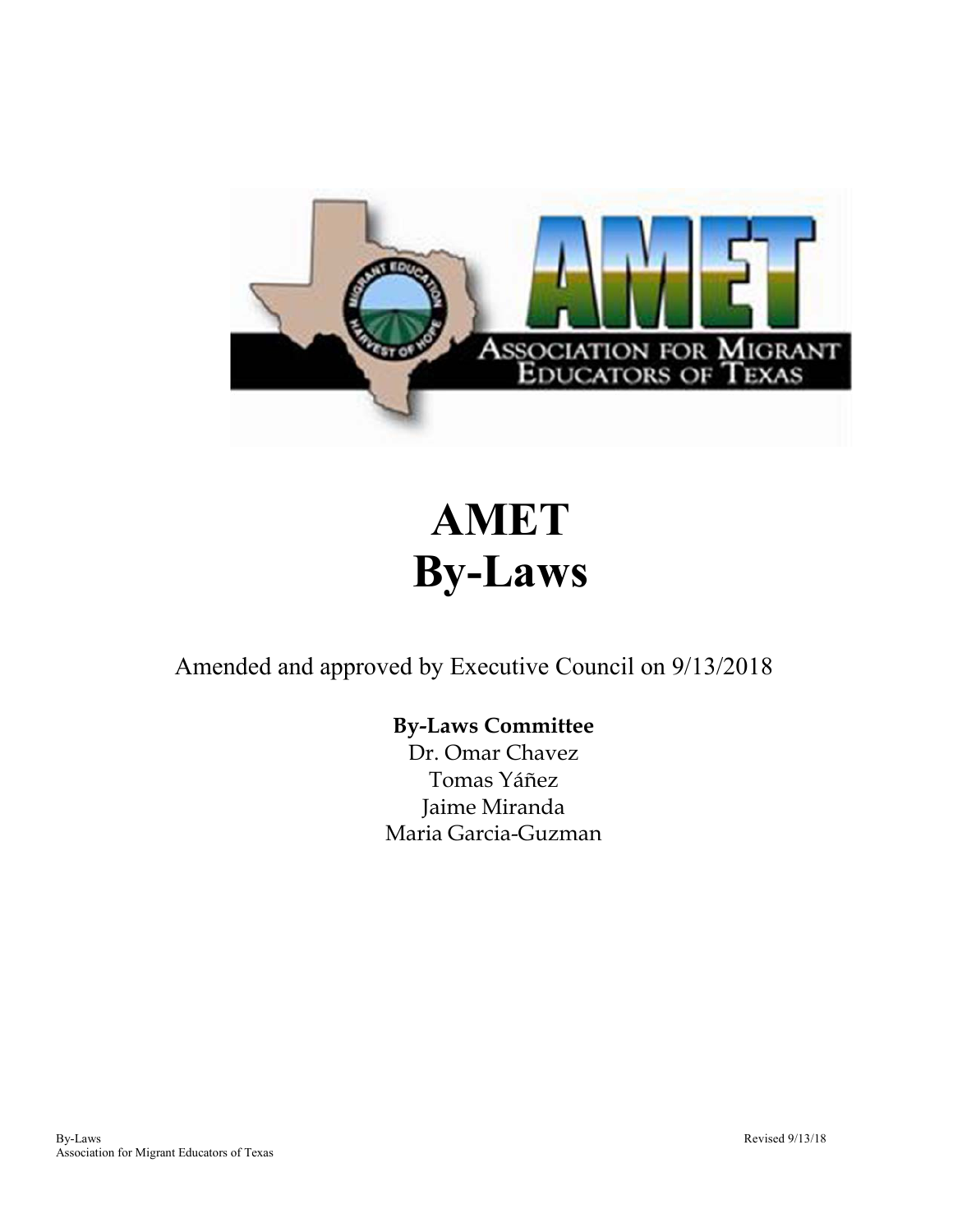# **Table of Contents**

| Article 1 |      |                                                   |  |
|-----------|------|---------------------------------------------------|--|
|           |      | 1.01 Vision                                       |  |
|           |      | 1.02 Mission                                      |  |
|           |      | 1.03 Amendments to this article                   |  |
| Article 2 |      |                                                   |  |
|           |      | 2.01 Qualifications of Members                    |  |
|           |      | 2.02 Membership Dues                              |  |
|           |      | 2.03 Membership Year                              |  |
|           |      | 2.04 Voting Rights                                |  |
|           |      |                                                   |  |
| Article 3 |      |                                                   |  |
|           |      | 3.01 Regular Meetings                             |  |
|           |      | 3.02 Special Meetings                             |  |
|           |      | 3.03 Quorum                                       |  |
| Article 4 |      |                                                   |  |
|           |      |                                                   |  |
|           |      |                                                   |  |
|           |      |                                                   |  |
|           |      |                                                   |  |
|           |      |                                                   |  |
|           |      |                                                   |  |
|           |      |                                                   |  |
|           |      |                                                   |  |
|           |      |                                                   |  |
| Article 5 |      |                                                   |  |
|           |      | 5.01 Regular Meetings                             |  |
|           |      | 5.02 Special Meetings                             |  |
|           |      | 5.03 Notice of Meetings                           |  |
| Article 6 |      |                                                   |  |
|           |      |                                                   |  |
|           |      | 6.02 Nomination Election and Terms of Officepg. 5 |  |
|           |      |                                                   |  |
|           |      |                                                   |  |
|           |      |                                                   |  |
|           | 6.06 |                                                   |  |
|           | 6.07 |                                                   |  |
| Article 7 |      |                                                   |  |
|           | 7.01 | <b>Regional Directors</b>                         |  |
|           | 7.02 | Qualification, Election and Term                  |  |
|           |      | 7.03 Duties of Regional Directors                 |  |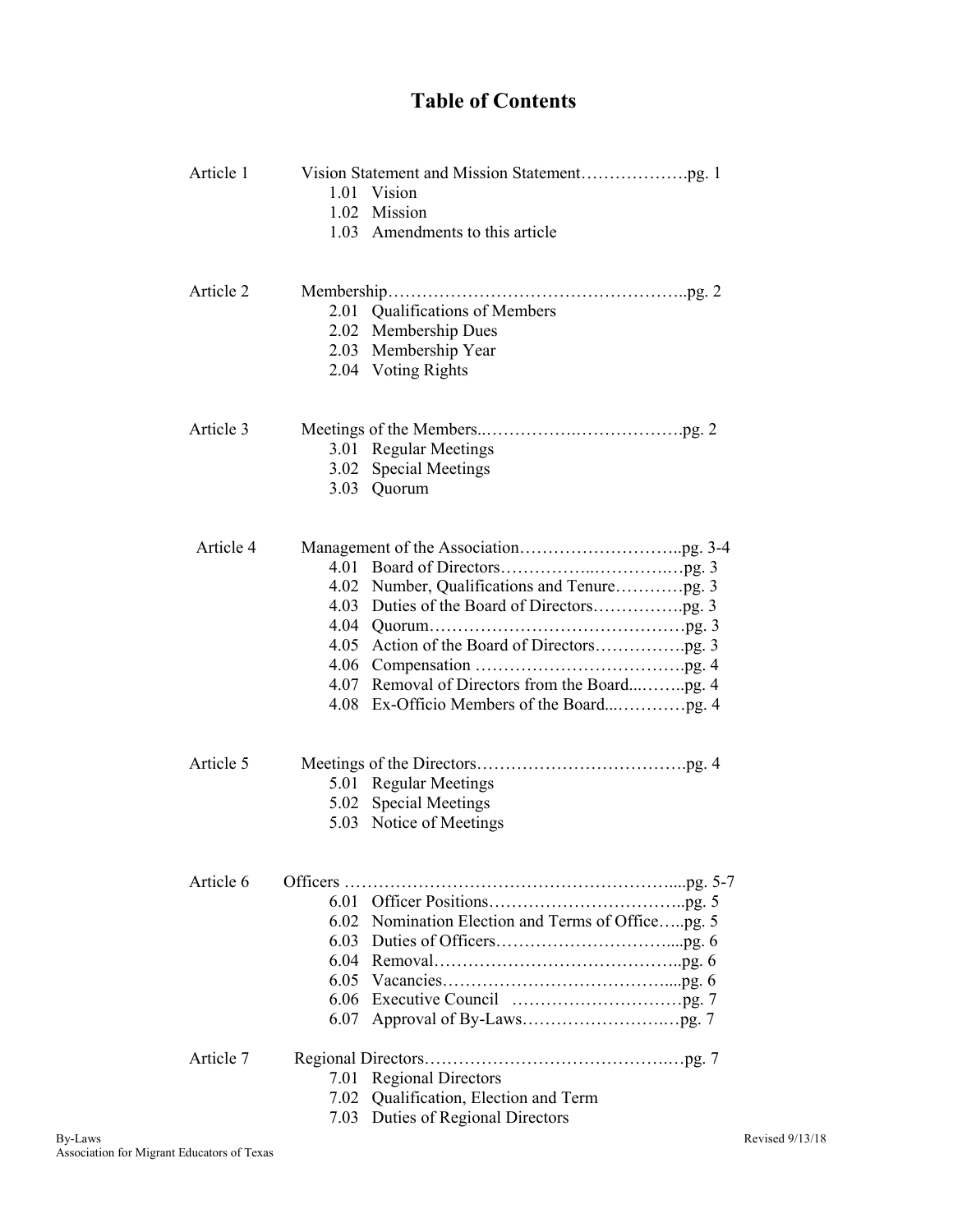#### 7.04 Vacancies

| 8.01 Standing Committees<br>By-Laws                       |  |  |  |
|-----------------------------------------------------------|--|--|--|
|                                                           |  |  |  |
|                                                           |  |  |  |
| <b>Conference Planning Manual</b>                         |  |  |  |
| Nomination/Elections                                      |  |  |  |
| Program Planning                                          |  |  |  |
| Awards                                                    |  |  |  |
| <b>Fund Raising</b>                                       |  |  |  |
| Scholarship                                               |  |  |  |
| 8.02 Additional Committees                                |  |  |  |
| 8.03 Ex-Officio Members                                   |  |  |  |
|                                                           |  |  |  |
| Article 9                                                 |  |  |  |
| 9.01 Advisory Members                                     |  |  |  |
| 9.02 Appointments and Qualifications of Advisory Members  |  |  |  |
| 9.03 Duties of Advisory Members                           |  |  |  |
| 9.04 Vacancies                                            |  |  |  |
|                                                           |  |  |  |
| Article 10                                                |  |  |  |
| 10.01 Executive Director                                  |  |  |  |
| 10.02 Vacancy                                             |  |  |  |
| 10.03 Duties of Executive Director                        |  |  |  |
|                                                           |  |  |  |
| Article 11                                                |  |  |  |
| 11.01 Maintenance of Records                              |  |  |  |
| 11.02 Annual Financial Report                             |  |  |  |
|                                                           |  |  |  |
| Article 12                                                |  |  |  |
| 12.01 Fiscal Year                                         |  |  |  |
| 12.02 Expenditures                                        |  |  |  |
| 12.03 Lifetime Memberships                                |  |  |  |
| 12.04 Rules of Order                                      |  |  |  |
| 12.05 Dispensation of Funds                               |  |  |  |
| 12.06 Legal Authorities Governing Construction of By-Laws |  |  |  |
| 12.07 Legal Construction                                  |  |  |  |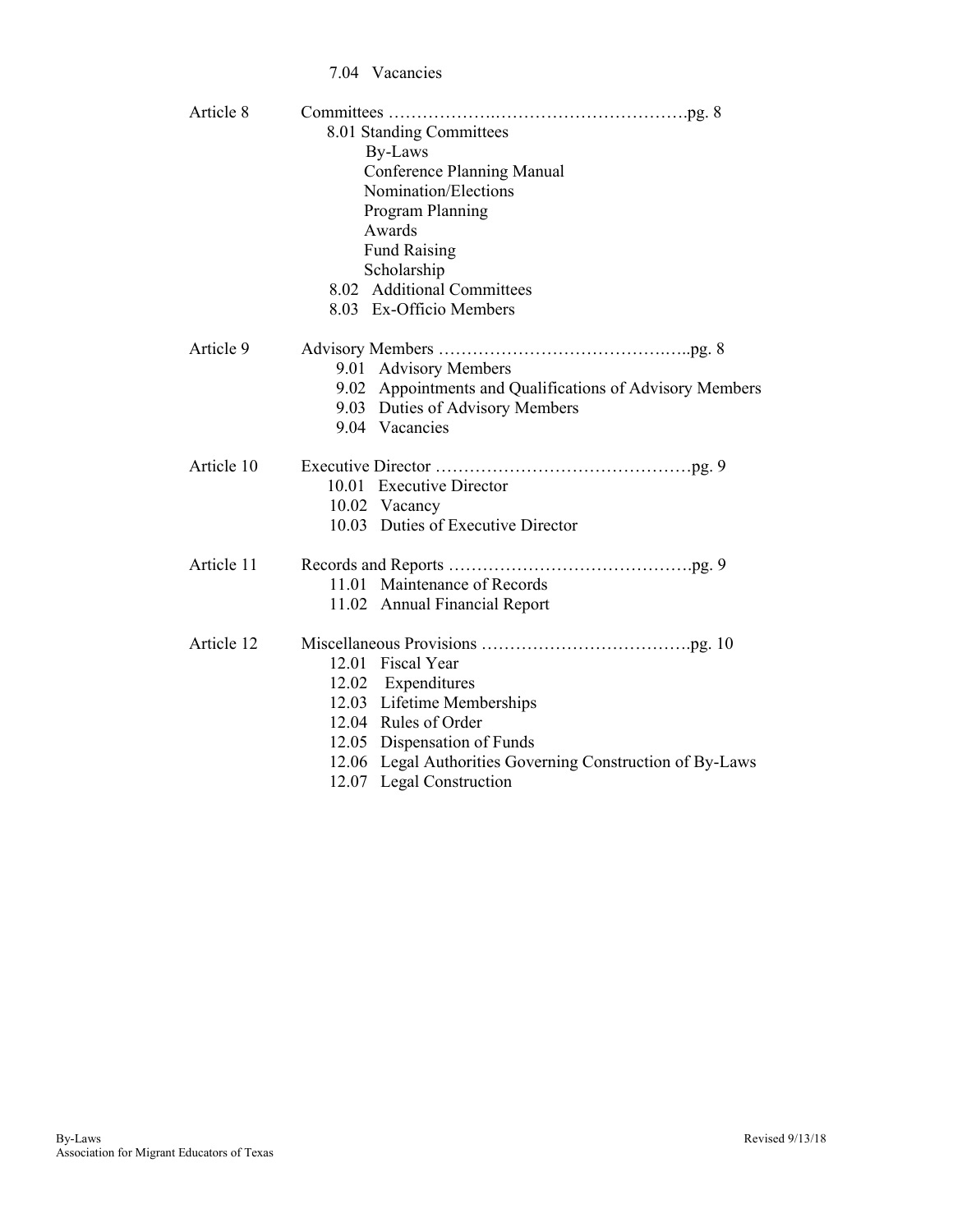# **By-Laws for the Association for Migrant Educators of Texas**

These By-Laws govern the affairs of the **Association for Migrant Educators of Texas** (the "Association"), a non-profit corporation organized under Chapter 22 of the Texas Business Organizations Code.

# **Article I Vision Statement and Mission Statement**

#### **1.01 Vision**

• The Association's Vision Statement is "To support migrant students and educators" of migrant students of Texas as a leader and innovator in public education through a broad-based system of community support."

#### **1.02 Mission**

• The Association's Mission Statement is "To passionately advocate for migrant students and families, provide leadership and resources to educators of migrant students and to serve as a voice for the migrant education program."

#### **1.03 Amendments to this Article**

 This article I of the By-Laws may only be amended by a vote of three fourths of the board of directors (the "Board") present and entitled to vote at a duly called meeting having a quorum of at least two-thirds of all of the directors.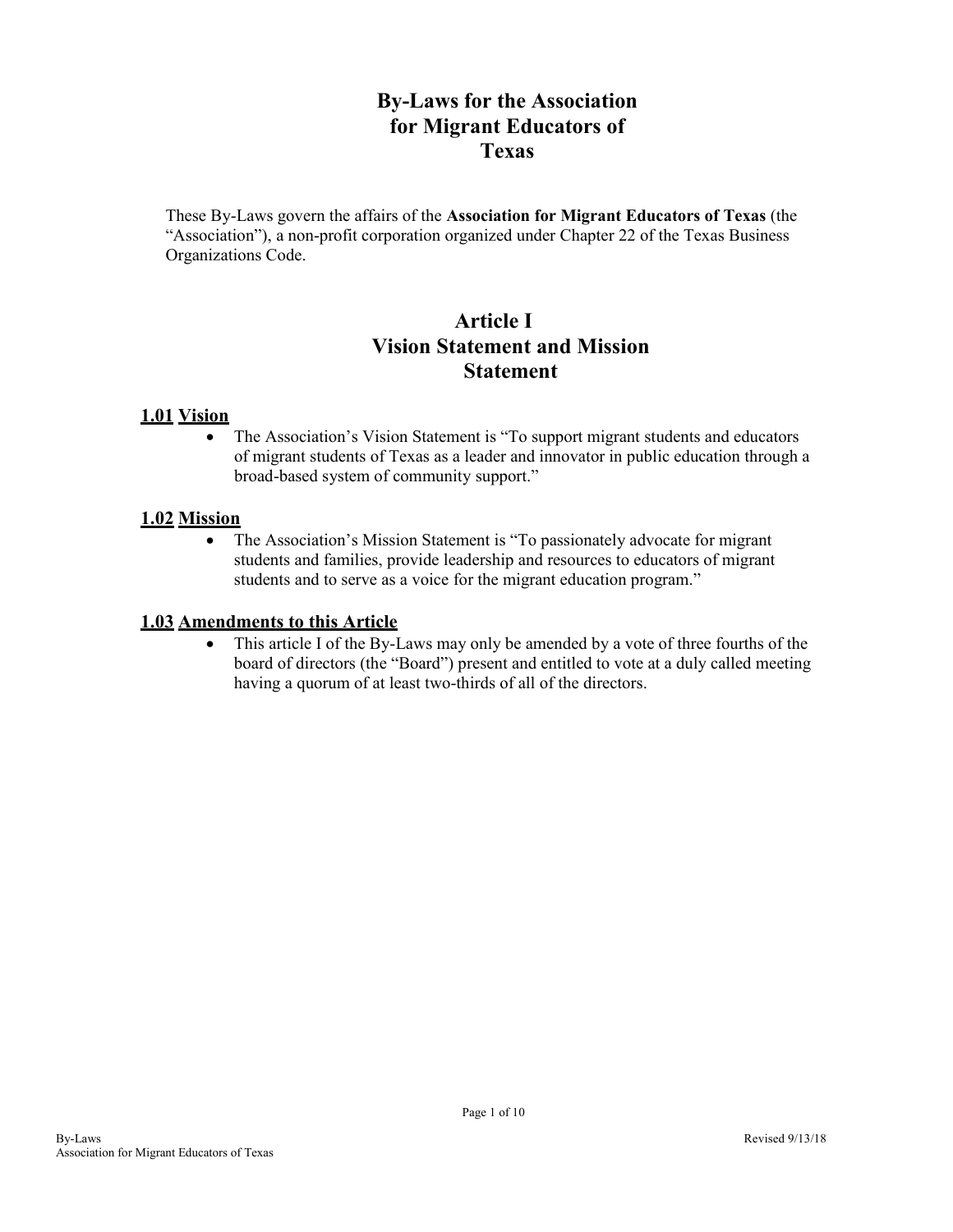# **Article II Membership**

#### **2.01 Qualifications of Members**

 To qualify for membership in the Association, an individual must support Migrant education and pay annual membership fees.

#### **2.02 Membership Dues**

- Individuals shall be eligible for active membership upon receipt of payment of annual dues of \$25.00 and otherwise meeting the requirements of these By-Laws.
- Membership dues shall be included in an individual's registration fee for the AMET Conference held in the Fall.
- Membership dues are waived for Lifetime Members.

#### **2.03 Membership Year**

 The payment of annual dues shall entitle each member to membership from the initial conference date of the current year to the initial conference date of the following year.

#### **2.04 Voting Rights**

- Each active member of the Association shall be entitled to one (1) vote on each matter submitted to a vote of the members.
- There are no separate classes of members with different voting rights.

# **Article III Meetings of the Members**

#### **3.01 Regular Meetings**

- The Association shall hold one general assembly meeting of the members each year, during the AMET conference.
- All meetings shall be work sessions with a business session to allow official regular action to be taken on matters of the Association.

#### **3.02 Special Meetings**

The Board of Directors may call a special meeting of the members of the Association.

#### **3.03 Quorum**

- Members of the Association holding one-tenth of the votes entitled to be cast, in person or by proxy, constitute a quorum.
- The vote of the majority of the votes entitled to be cast by the members present at a meeting at which a quorum is present is the act of the members meeting.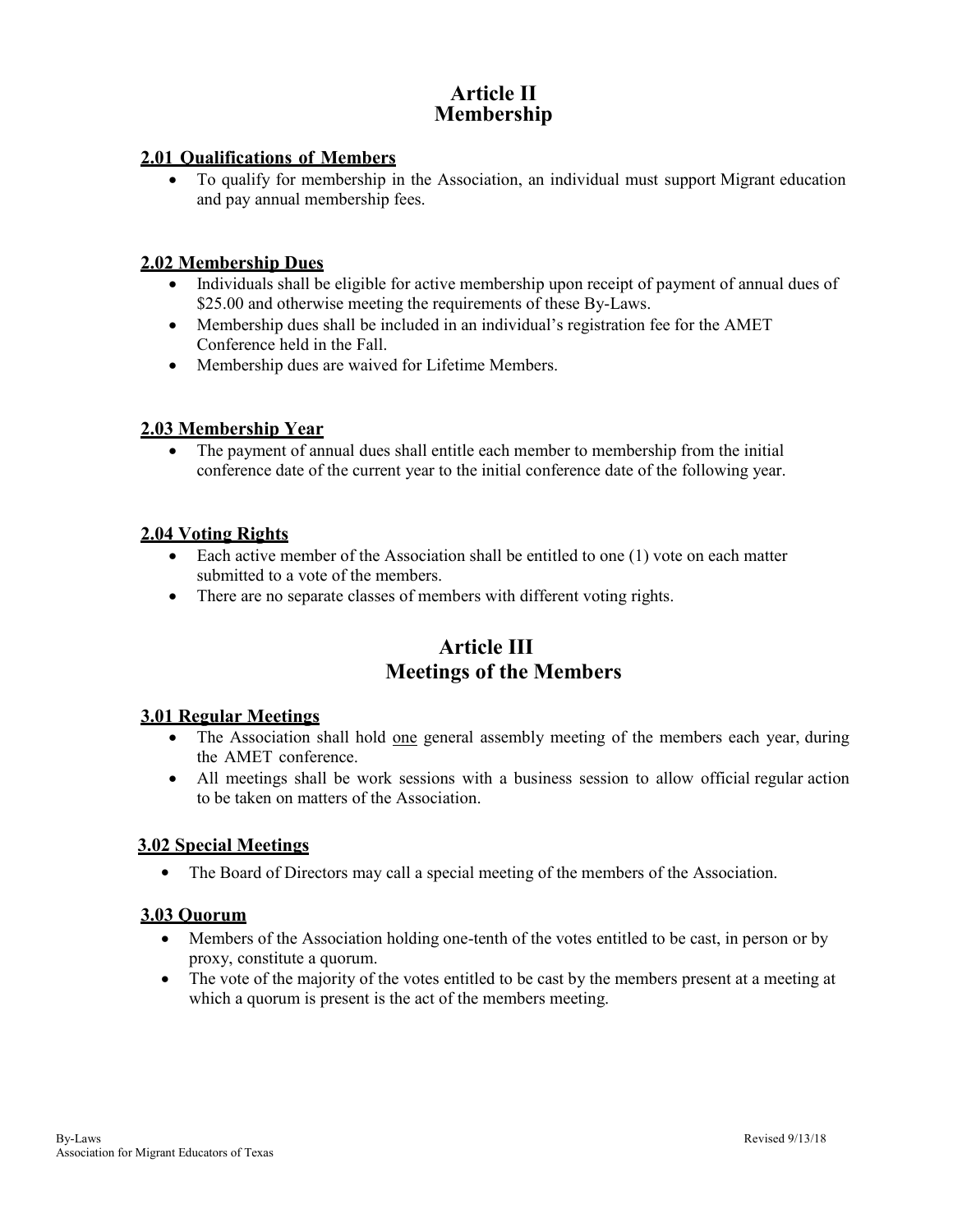# Page 2 of 10 **Article IV Management of the Association**

#### **4.01 Board of Directors**

The affairs of the Association shall be managed by the Board of Directors.

#### **4.02 Number, Qualifications and Tenure**

- The number of directors shall be thirty (30).
- The Board of Directors shall consist of the five (5) elected Officers, (1) the Immediate Past President, the twenty (20) Regional Directors.
- Regional Directors shall serve for a term of two (2) years or until a successor is elected or appointed.
- Three (3) advisory members shall be appointed by the President:
	- o One (1) to represent a TEA Migrant Projects
	- o One (1) to represent Institutions of Higher Education
	- o One (1) to represent the Community Involvement Sector
- One (1) Executive Council Advisor, if appointed by the President

# **4.03 Duties of the Board of Directors**

- The Board of Directors shall approve or amend the budget of the Association, determine the dates and places of all conferences and workshops, authorize the appointment of special committees as necessary, and in general attend to the business of the Association.
- The Board of Directors shall exercise ordinary business judgment in managing the affairs of the Association.
- The Board of Directors shall act in good faith and take actions they reasonably believe to be in the best interests of the Association and that are not unlawful.
- **4.04 Ouorum** A quorum of the Board of Directors shall consist of not less than fifteen (15) members of the Board. No business shall be transacted without a quorum. Directors may attend the meeting in person or by telephone conference call.

#### **4.05 Action of the Board of Directors**

- The Board of Directors shall endeavor to act by consensus.
- However, the vote of a majority of directors present and voting at a meeting at which a quorum is present shall be sufficient to constitute the act of the Board unless the act of a greater number is required by law or By-Laws.
- A Director attending a meeting by telephone is considered present for purposes of voting. If a Director is unable to attend a meeting, he/she **may** vote by proxy with a signed consent form.
- A member of the Board who is present at a meeting and abstains from a vote is considered to be present and voting for the purpose of determining the decision of the Board of Directors.
- The Directors present at a duly called meeting at which a quorum is present may continue to transact business even if directors leave the meeting and less than a quorum remains.
	- o However, no action may be approved without the vote of at least a majority of the number of directors required to constitute a quorum.
	- o If a quorum is present at any time during a meeting, a majority of the directors present may adjourn and reconvene the meeting one time without further notice.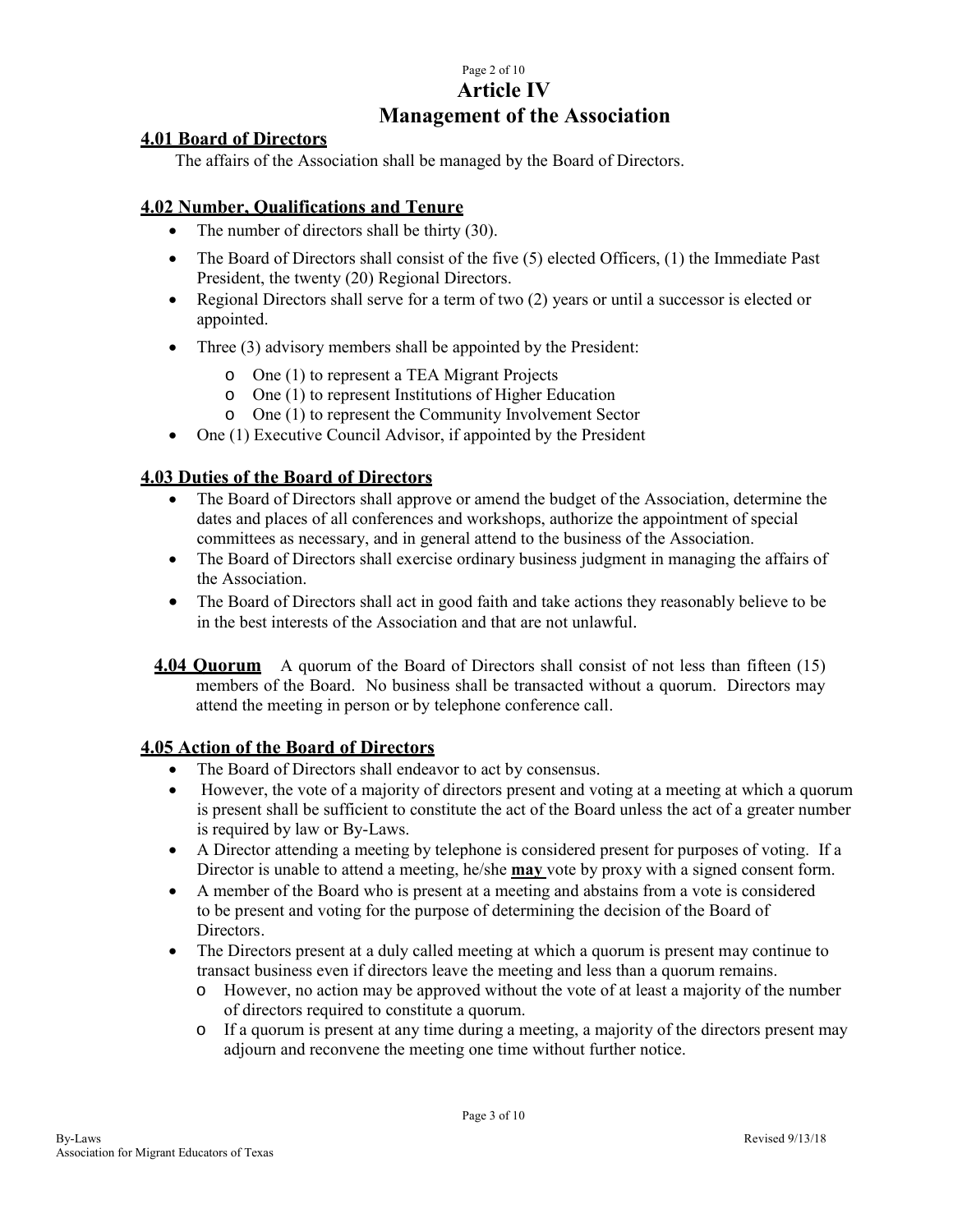# **4.06 Compensation**

Members of the Board of Directors shall not receive salaries for their services.

# **4.07 Removal of Directors from the Board**

• The Board of Directors may vote to remove a member of the board, except the officers, at any time, only for good cause.

# **4.08 Ex Officio Members of the Board**

 The President may appoint active members to the positions of Parliamentarian. This position is a non-voting, "ex officio" position on the Board of Directors.

# **Article V Meetings of the Directors**

#### **5.01 Regular Meetings**

- The directors may designate any place, within the State of Texas, as the place of meeting for any meeting called by the directors.
- Directors are expected to attend two meetings a year.

#### **5.02 Special Meetings**

- Special meetings of the directors may be called by or at the request of the President or any two (2) Directors.
- The person or persons calling a special meeting shall notify the Secretary of the information required to be included in the notice of the meeting.
- The Secretary shall give notice to the Directors as required in the By-Laws.

#### **5.03 Notice of Meeting**

- Written, electronic mail ("e-mail"), or printed notice of any meeting of Directors, including the annual meeting, shall be delivered to each Director not less than ten (10) nor more than one hundred fifty (150) days before the date of the meeting.
- Notice shall be mailed to directors by regular United States mail and/ or via e-mail transmission. The notice shall state the place, day, and time of the meeting, who called the meeting, and the general purpose or purposes for which the meeting is called.
- Notice shall be given by or at the direction of the President or Secretary of the Association, or the officers or persons calling the meeting.
- If all of the directors meet and consent to the holding of a meeting, any corporate action may be taken at the meeting regardless of a lack of proper notice.
- Additionally, the Association may elect to post notice of meetings consistent with the requirements of the Texas Open Meetings Act, although such notice shall not be required.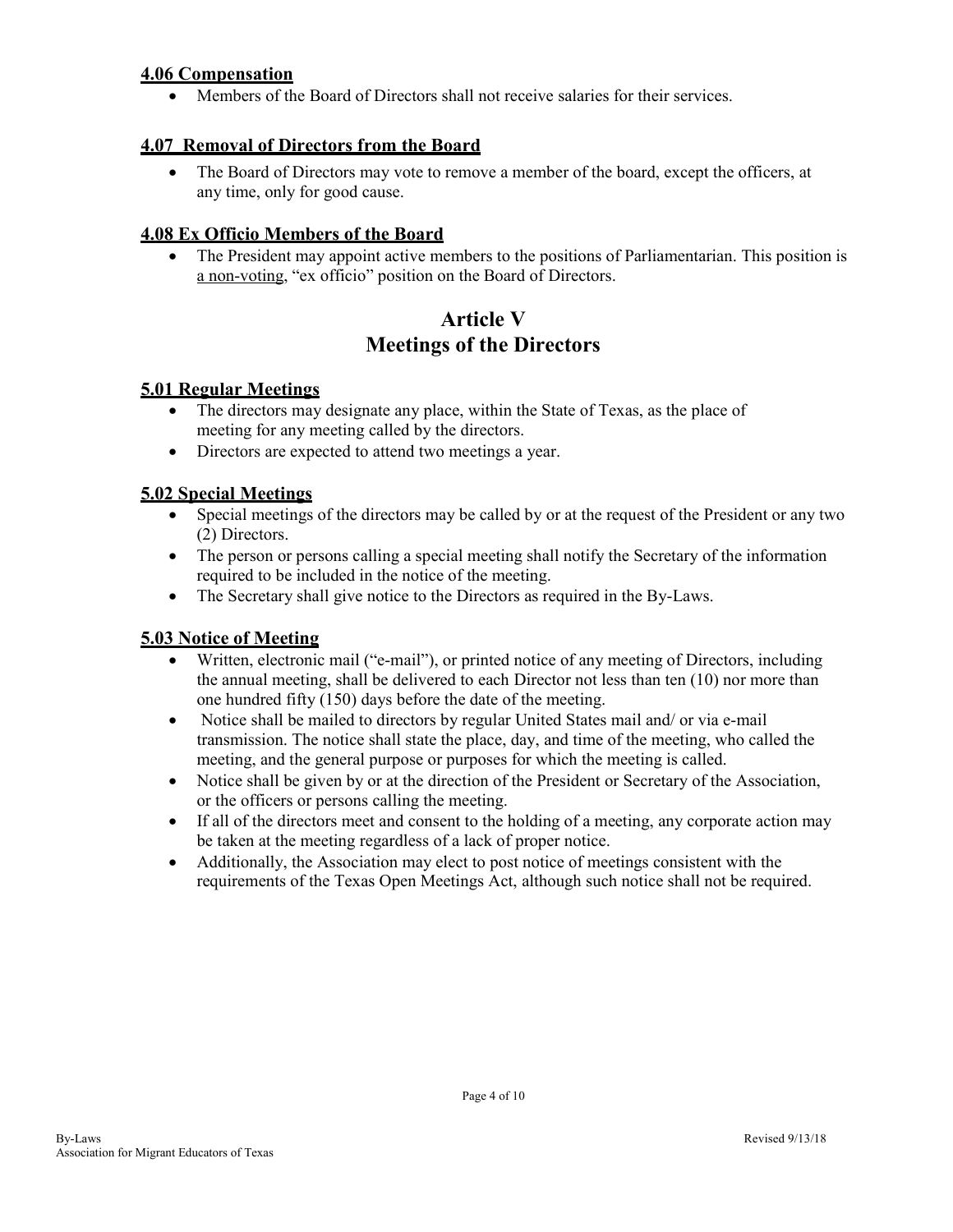# **Article VI Officers**

#### **6.01 Officer Positions**

 The officers of the Association shall be a President, President-Elect, Vice-President, Secretary, Treasurer and immediate Past-President. Elected officers shall serve as the Executive Council.

# **6.02 Nomination Election and Terms of Office**

- The Nominations/Elections Committee shall prepare a list of candidates for the offices of President-Elect, Vice- President, Secretary and Treasurer.
- To be considered for an office, a candidate must have been an active member of the association for a period of not less than two membership years.
- The candidate for office must have experience in a leadership position in the Association such as committee chair or regional director.
- Each candidate must secure permission from immediate supervisor prior to his/her name being included on the list of candidates.
	- o The immediate supervisor must submit a letter of support.
- Candidates receiving a majority of votes at the regular meeting of the membership shall be declared elected.
- In the event that no candidate receives a majority of the votes on the first ballot, additional ballots will be cast until a candidate receives a majority of votes.
- In such subsequent ballots, the slate of candidates will consist of those candidates, ranked by percentage of votes cast, who collectively received a simple majority of the votes cast.
- In the event only one candidate is placed in nomination for an office, that candidate may be elected by voice vote of the assembly.
	- **a. President** The office of President is filled by the outgoing President-Elect and serves a two-year term.
	- **b. President-Elect** The President-Elect shall be elected by the members in even- numbered years for a two-year term and shall serve as President following the expiration of the term.
	- **c. Vice-President** The Vice-President is elected by the members for a two-year term in oddnumbered years.
	- **d. Secretary** The Secretary is elected by the members for a two year term and shall be elected in even-numbered years.
	- **e. Treasurer** The Treasurer is elected by the members for a two year term and shall be elected in odd-numbered years.
	- **f.** The newly elected officers shall assume their duties immediately after the meeting at which they are elected.
	- **g. Executive Council** 
		- The Executive Council shall consist of the elected officers; immediate Past President of the organization; and, the Advisory Members from TEA Special Projects, Institution of Higher Education, Community Involvement Sector and the Executive Council Advisor.
		- The President may appoint a past-presidents of the organization to become members of the Executive Council with approval by a simple majority of the current Executive Council.
		- Past Presidents must be currently affiliated with a Migrant Education Program (MEP) and participation in the Executive Council must be approved by his/her immediate supervisor. The Executive Council shall have the power to fill the offices of President-Elect, Vice- President, Secretary or Treasurer in the event a vacancy occurs during the term.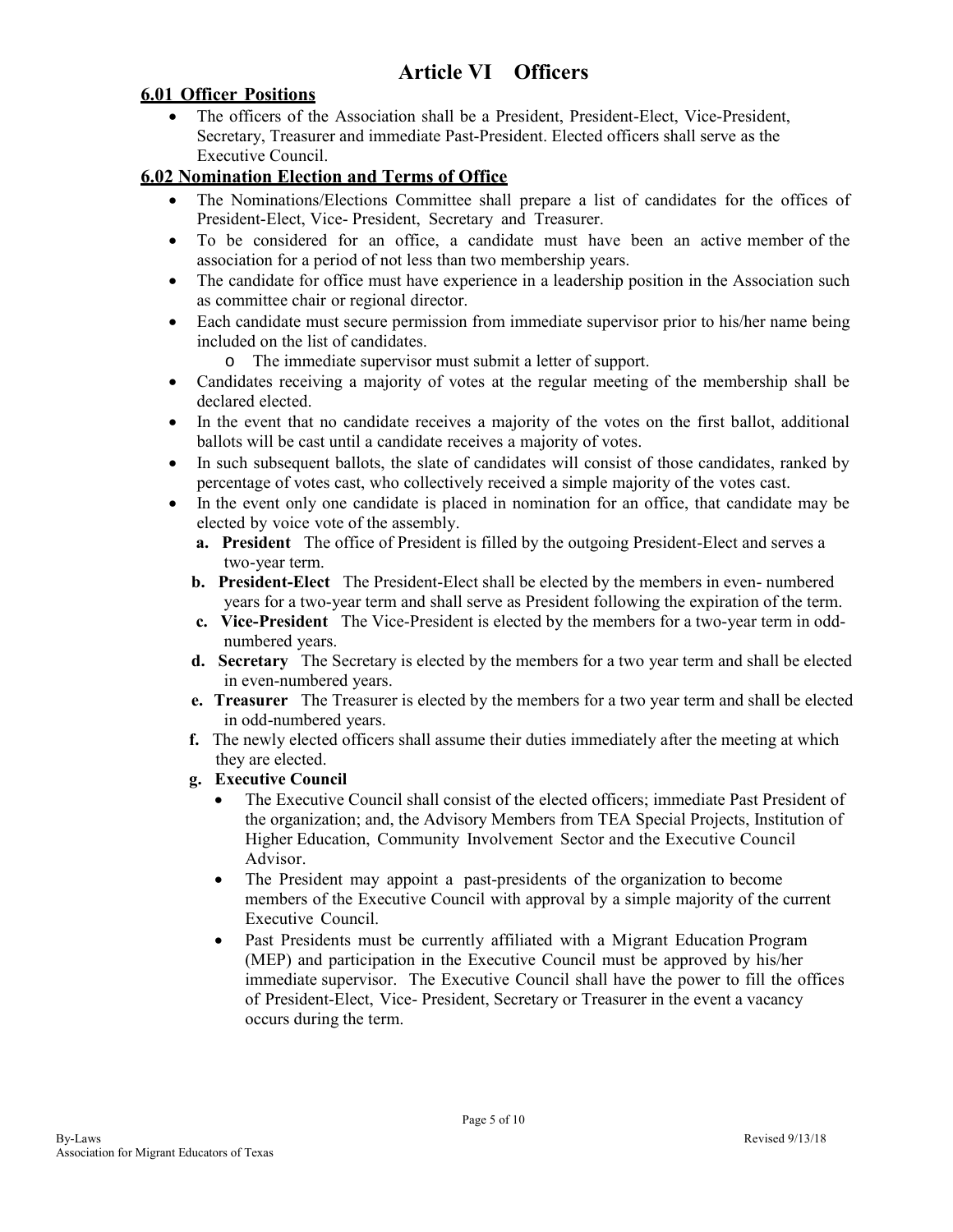# **6.03 Duties of Officers**

# **a. President**

- The President shall be the chief executive officer of the Association.
- The President shall supervise and control all of the business and affairs of the Association.
- The President shall preside at all meetings of the Board of Directors and members.
- The President may execute any deeds, mortgages, bonds, contracts, or other instruments that the Board of Directors has authorized to be executed.
- However, the president may not execute instruments on behalf of the Association if this power is expressly delegated to another officer or agent of the Association by the members, the By-Laws, or statute.
- The President shall perform other duties prescribed by the members and all duties incident to the office of President.

#### **b. President-Elect**

- When the President is absent, is unable to act or refuses to act, the President-Elect shall perform the duties of the President.
- When the President-Elect acts in place of the President, the President-Elect shall have all the powers of and be subject to all the restrictions upon the President.
- The President-Elect shall have the primary responsibility of planning, coordinating and implementing conferences, workshops and programs for the Association with the approval of the Board of Directors.
- The President-Elect shall perform other duties as assigned or delegated by the President.

#### **c. Vice-President**

- The Vice-President shall be responsible for working with the President and other officers and directors to secure donations and grants to support the Association.
- Additionally, the Vice-President shall be responsible for recruiting new members, promoting the retention of current members and disseminating a list of the membership to the officers.

#### **d. Secretary**

- The Secretary shall give all notice as provided in the By-Laws or as required by law. The Secretary shall take minutes of all meetings of the Association and keep the minutes as part of the corporate records.
- The Secretary shall maintain custody of the corporate records.
- The Secretary shall keep a register of the mailing address or email address of each active member, officer and employee of the Association.
- The Secretary shall perform duties as assigned by the President or by the members, and all other duties incident to the office of Secretary.

#### **e. Treasurer**

 The Treasurer shall work cooperatively with the Executive Director in the receiving and dispersing of all monies, keeping an accurate accounting of Association's funds, and filing all necessary documents with the Internal Revenue Service.

#### **6.04 Removal**

 Any officer elected or appointed by the Membership may be removed by a 2/3 vote of the members with or without good cause.

#### **6.05 Vacancies**

- The Executive Council shall have the power to fill the offices of President-Elect, Vice-President, Secretary, or Treasurer should a vacancy occur during the term.
- The Executive Council shall appoint a qualified active member of the Association to serve the remainder of the term.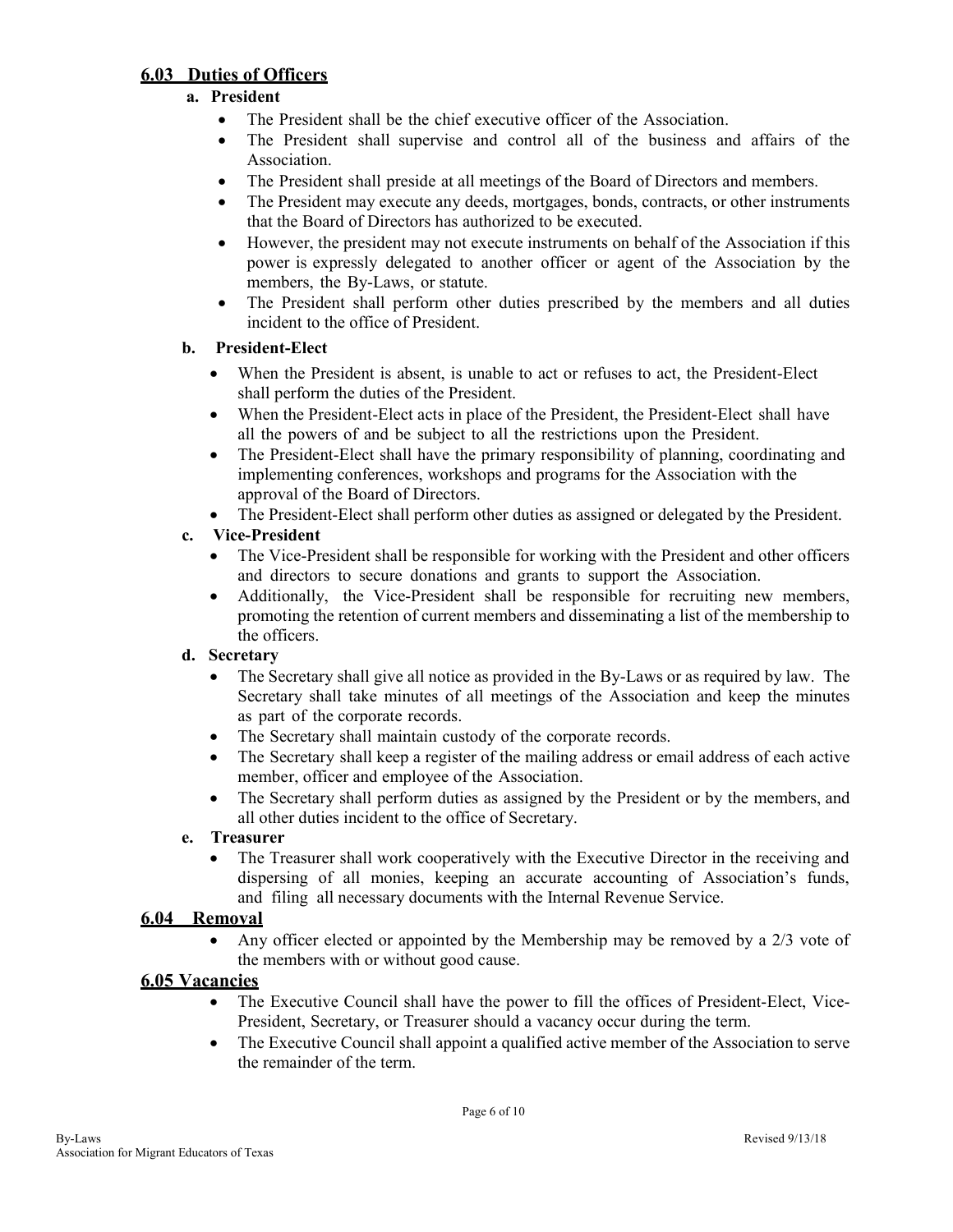# **6.06 Executive Council**

- When the Board of Directors is not in session, the affairs of the Association shall be managed by the Executive Council of the Board of Directors. The Executive Council shall have and may exercise all the powers of the Board of Directors of this association.
- The Executive Council members shall attend the two Board of Directors business meetings, three state conference planning meetings, and other duly called meetings.

#### **6.07 Approval of By-Laws**

 The AMET By-Laws may only be amended by vote of simple majority of the Executive Council.

# **Article VII Regional Directors**

#### **7.01 Regional Directors**

 Twenty (20) Regional Directors-one from each Regional Education Service Center areashall serve on the Board of Directors.

#### **7.02 Qualification, Election and Term**

- Regional Directors shall be elected by each region respectively according to their own electoral process.
- In order to qualify for Regional Director, an individual must have been an active member of AMET for a period of not less than one membership year. Regional Directors serve for a term of two (2) years.
- Regional Directors of even-numbered regions shall be elected in even-numbered years. Regional Directors of odd-numbered regions shall be elected in odd-numbered years.

#### **7.03 Duties of Regional Directors**

 The twenty Regional Directors will serve as members of the Board of Directors and shall make every effort to be at each meeting of the Board of Directors and plan to be present for the majority of the meeting.

The duties of Regional Directors may include, but are not limited to:

- 1. Ensuring that electoral process is executed.
- 2. Assuring that the membership of their region receives timely notification of any meetings/conferences of the Association.
- 3. Assuring that members receive materials and information that further the mission of the Association.
- 4. Recruiting membership for the Association from their region.
- 5. Working on committees when asked, working on registration, serving as a facilitator during the conference.
- 6. Facilitating the dissemination, collection, and evaluation of scholarship information.
- 7. Ensuring that at least one AMET Conference presentation proposal is submitted from their region.
- 8. Duties and responsibilities as outline in the AMET Procedure Manual. *(Duties and responsibilities may not be limited to those listed, others may be assigned only if the need arises)*

#### **7.04 Vacancies**

- In the event a Regional Director cannot complete his/her two-year term of office, the vacancy shall be filled by an Alternate who was elected at the same time as the Regional Director.
- In the event that the Alternate is unable to serve, it shall be the responsibility of the regional membership to elect an interim Regional Director.
- This interim shall not constitute an elected term of office.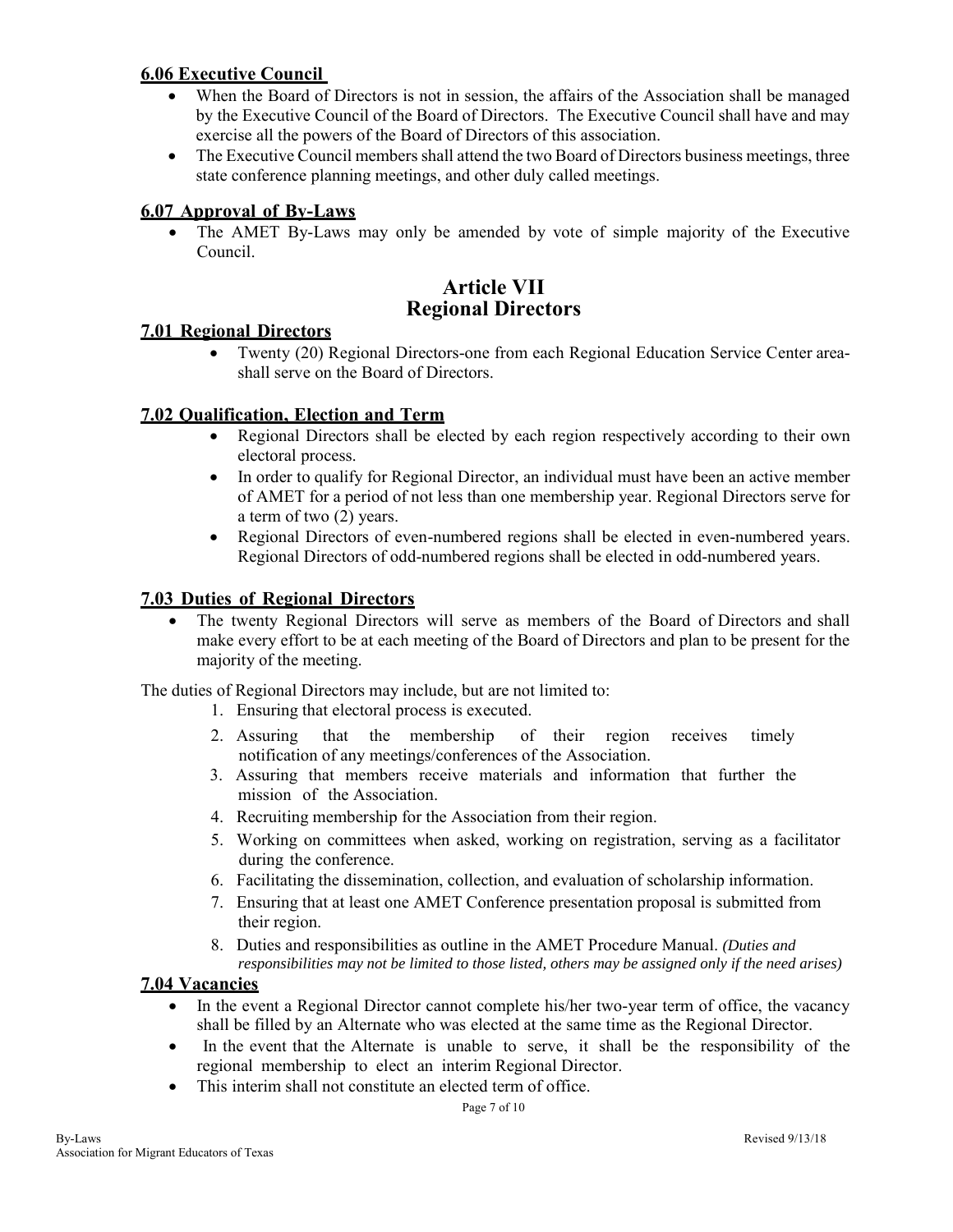# **Article VIII Committees**

# **8.01 Standing Committees**

Standing committees of the association shall be:

- 1) By-Laws
- 2) Conference Planning Manual
- 3) Nomination/Elections
- 4) Program Planning
- 5) Awards
- 6) Fund Raising
- 7) Scholarship

#### **8.02 Additional Committees**

 The President shall appoint such other committees with concurrence of the Board of Directors, as he/she may deem advisable for carrying on the work of the Association.

# **8.03 Ex-Officio Members**

 The President shall be an ex-officio member of all committees except the Nomination/Elections committee.

# **Article IX Advisory Members**

# **9.01 Advisory Members**

Four (4) advisory members – (one (1) Executive Council Advisor; one (1) from TEA Special Migrant Projects; one (1) from an Institution of Higher Education; and one (1) from the Community Involvement Sector) Shall serve on the Board of Directors and Executive Council as voting members.

#### **9.02 Appointments and Qualifications of Advisory Members**

 Advisory members shall be appointed by the President. In order to qualify for an advisory member, an individual must be an active member of the Association for not less than two (2) membership years.

#### **9.03 Duties of Advisory Members**

- The four (4) advisory members will serve as members of the Board of Directors and Executive Council.
- The duties of the advisory members may include, but are not limited to:
	- 1. The advisor to the Executive Council shall guide the Council in relation to the appropriate procedures necessary to follow so not to violate the Association's by-laws and/or any operating procedures that may adversely affect the Association.
	- 2. The advisory member from the TEA Special Migrant Project shall represent the interests and/or concerns of intra/interstate coordination of migrant students.
	- 3. The advisory member from an institution of higher education shall represent migrant students, connecting them from high school to career and college.
	- 4. The advisory member from the community involvement sector shall represent the interests and/or concerns of migrant students and parents.

#### **9.04 Vacancies**

 In the event an advisory member can no longer fulfill his/her duties, the vacancy shall be filled by an appointment(s) by the President with approval of the Executive Council.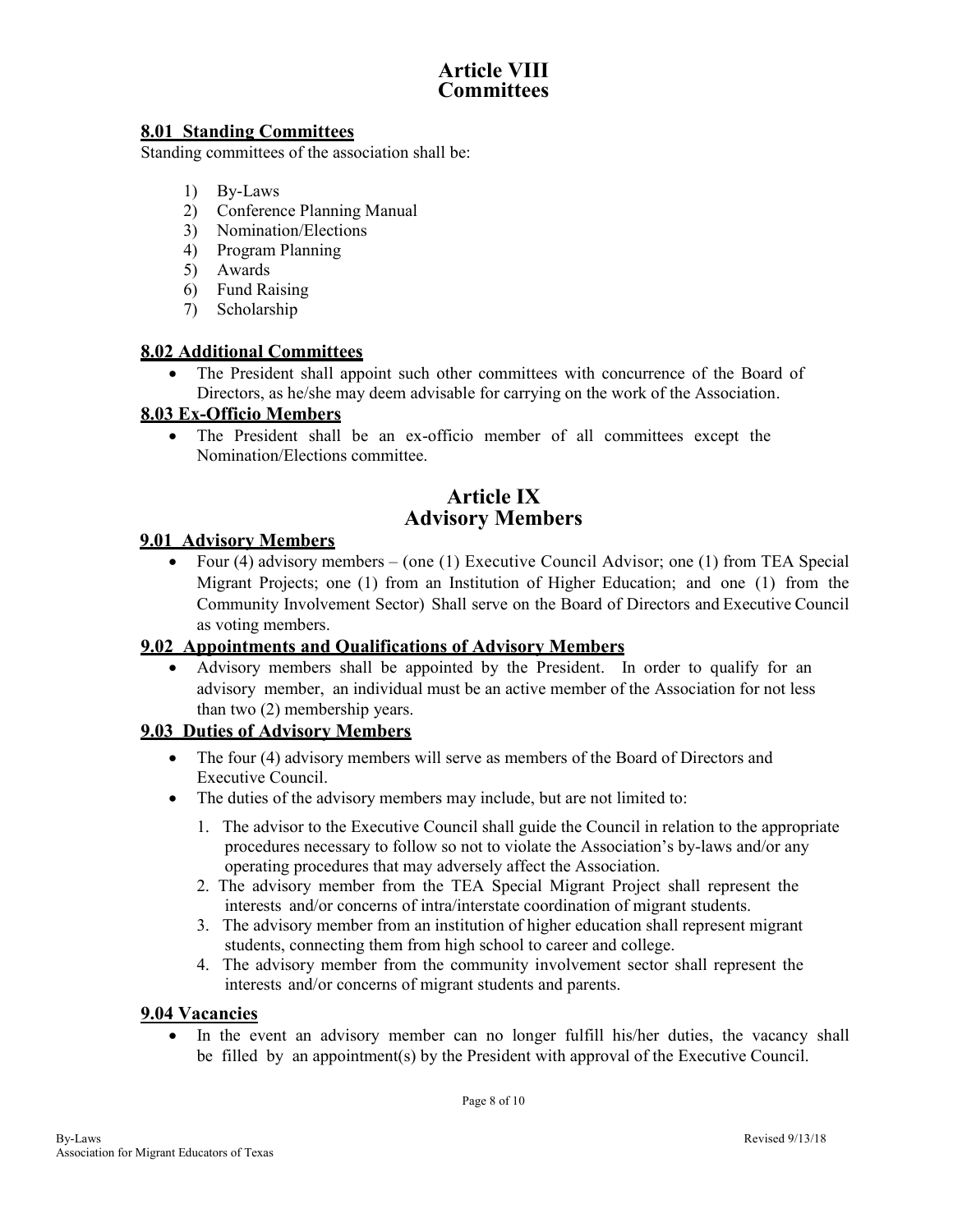# **Article X Executive Director**

#### **10.01 Executive Director**

 An Executive Director shall be employed by the Association at a salary commensurate with work performed.

#### **10.02 Vacancy**

 In the event a vacancy occurs in the position of Executive Director, the Executive Council shall interview candidates for that position and make recommendations to the Board of Directors to fill the vacancy.

#### **10.03 Duties of Executive Director**

 The Executive Director shall be responsible for fiscal operations; conference and workshop planning including registration, facilities, exhibitors, and printing; AMET mailings; legislative information; and other duties as designated by the President and the Executive Council.

# **Article XI Records and Reports**

#### **11.01 Maintenance of Records**

- The Association's Executive Director shall maintain current and accurate records with complete entries as to each financial transaction of the Association including income and expenditures, in accordance with generally accepted accounting principles.
- An annual audit of the organization's finances shall be conducted and the results of the audit presented to the membership at the annual meeting.

#### **11.02 Annual Financial Report**

- Based on the Association's records, the Board of Directors shall annually approve a financial report for the Association for the preceding year.
- The report must conform to accounting standards as adopted by the American Institute of Certified Public Accountants and must include:
	- 1. A statement of support, revenue, and expenses;
	- 2. A statement of changes in fund balances;
	- 3. A statement of functional expenses; and
	- 4. A balance sheet for each fund.